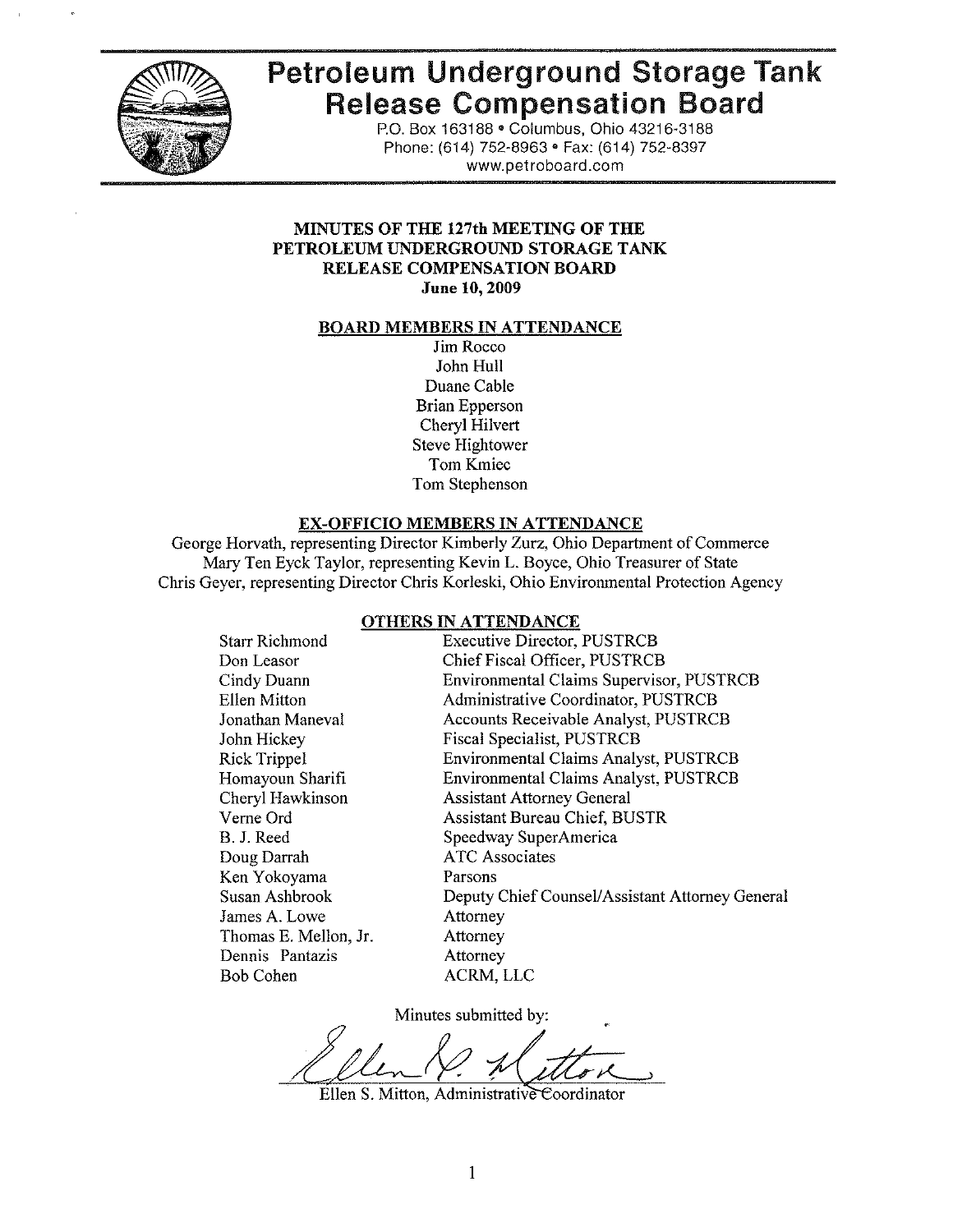# **Call To Order:**

Chairman Rocco convened the one hundred twenty-seventh meeting of the Petroleum Underground Storage Tank Release Compensation Board on Wednesday, June 10, 2009, at 10:05 a.m. The following members were in attendance: Jim Rocco; John Hull; Duane Cable; Brian Epperson; Tom Stephenson; Steve Hightower; Cheryl Hilvert; Tom Kmiec; George Horvath, representing Director Kimberly Zurz, Ohio Department of Commerce; Christopher Geyer, representing Director Chris Korleski, Ohio Environmental Protection Agency; and, Mary Ten Eyck Taylor, representing Kevin Boyce, Ohio Treasurer of State.

Chairman Rocco welcomed Ms. Mary Ten Eyck Taylor, one of the State Treasurer's staff who will share in the duties of representing Ohio Treasurer of State, Kevin Boyce.

Chairman Rocco asked if there were any comments, questions, or discussions regarding the minutes from the March board meeting and there were none. Mr. Epperson moved to approve the minutes. Mr. Cable seconded the motion. A vote was taken and all members voted in the affirmative. The motion carried.

# **BUSTR Report:**

Chairman Rocco called upon Mr. George Horvath, Bureau Chief, BUSTR, to present the BUSTR report.

Mr. Horvath stated that BUSTR is on track to meet one of the requirements of the Energy Act, which mandates the on-site inspection of each underground storage tank (UST) in Ohio every three years. He said that, to date, there had been inspections at 4,211 facilities, which represents approximately 53% of the total facilities.

Mr. Horvath stated that BUSTR is finalizing the placement of one of the two requested additional "Senior Environmental Employee" ("SEE") employees to assist with the in-house release prevention workload. He said another SEE inspector would be hired to perform inspections in Hamilton and Butler counties. The SEE employees are actually employed by the USEPA through the National Asian Pacific Center on Aging. Mr. Horvath stated their salaries are funded through the USEPA.

Mr. Horvath referenced the BUSTR Rule Revision and Energy Act Rules Process agenda located in each member's notebook, stating this agenda had been emailed to all BUSTR registered tank owners. This dialogue rule review meeting will be held June 17-18, 2009, to discuss the rule process and revisions required by the federal Energy Policy Act as well as the five-year rule review. Mr. Horvath said that a web interactivity page is being created that will present a set of instructions regarding the rule process.

Mr. Horvath said that BUSTR is working in conjunction with the Department of Administrative Services as they prepare a request for \$8 million in grant monies made available through the American Recovery and Reinvestment Act of 2009. BUSTR is finalizing a Request for Proposal for the purpose of selecting contractors for investigating and cleaning up sites with a known release but unknown owner. He said that Ohio is one of the top five states receiving the highest amount of LUST Recovery Act funding.

# **Financial Report:**

Chairman Rocco called upon Mr. Don Leasor, Chief Fiscal Officer, to present the Financial Report.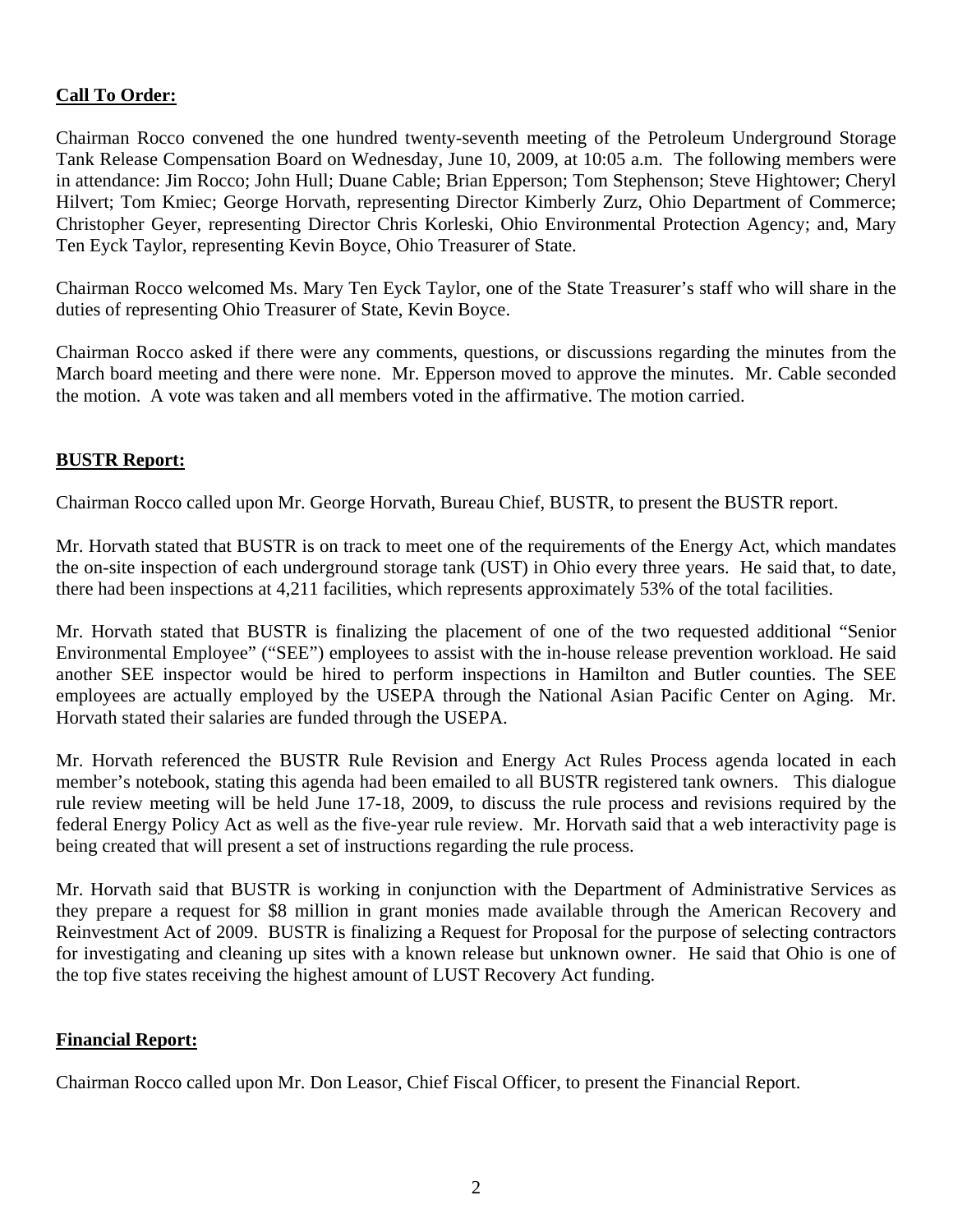Mr. Leasor stated that the February, March, and April financials were emailed to each member. He asked if there were any questions or concerns regarding these reports. Mr. Leasor said that since the fiscal year 2009 annualized revenue and expenses would be discussed as part of the operating budget, he would not discuss the financials.

# *Operating Budget*

Mr. Leasor said tank revenue is just over \$15 million, approximately \$257,000 more than budgeted. Mr. Leasor said the recommended budget for fiscal year 2010 is \$14.6 million, based on an estimated 21,700 USTs and the assumption that 25% of the tanks would be assured at the reduced deductible. Mr. Leasor said per tank fees will remain the same at \$600 for the standard deductible and \$800 for the reduced deductible.

Mr. Leasor said property transfer fees are expected to generate approximately \$85,000 in fiscal year 2010.

He stated that prior year fees collected in fiscal year 2009 were approximately \$760,000 and it is expected that \$460,000 in prior year fees, less refunded amounts, will be collected during the upcoming 2010 fiscal year.

Mr. Leasor said that interest income is \$419,371, a negative variance of about 43% due to the fiscal year 2009 budget being based on a 2.5% interest rate. He stated the interest rate had decreased throughout the year from just above 2% to the current rate of about .33%. Mr. Leasor said the fiscal year 2010 recommended budget of \$248,550 is based on a .5% interest rate.

Mr. Leasor said that the miscellaneous income is being held at \$2,000 for fiscal year 2010.

Mr. Leasor stated that both the seminar revenue and seminar expenses line items are being held at \$18,000. He explained that the Board did not hold any seminars during this fiscal year, but anticipates the need to hold seminars in conjunction with BUSTR in the upcoming fiscal year in response to both the Board's and BUSTRs' five-year rule reviews.

Mr. Leasor said that claims expense budgeted in fiscal year 2009 was \$9 million and the actual claims expense is just over \$8.4 million. He stated the proposed fiscal year 2010 claims expense budget is being held at \$9 million.

Mr. Leasor said that the salary line item budgeted for fiscal year 2009 was \$1.14 million, and actual expenditures were just over \$1.1 million. He recommended the fiscal year 2010 budget for salaries be set at \$1,115,000. He said this reflects filling one vacant position, anticipated leave pay-out, and fringe costs of about 37%. Mr. Leasor stated all salaries are frozen at current levels.

Mr. Leasor noted that office supplies, advertising, staff development, travel, and postage line items are selfexplanatory and have been carried over with no changes in the recommended budget amounts.

Mr. Leasor stated that the temporary services line item actual expenditure is almost \$47,000 of the budgeted \$55,000 for fiscal year 2009. He said the recommended amount for fiscal year 2010 is \$34,000, allowing for the continuation of a temporary employee for six months while the vacancy is filled.

Mr. Leasor said the rent line item budgeted at \$103,798 includes the pre-negotiated rent increase, as fiscal year 2010 is the first year of a two year lease renewal option. He stated the new two-year lease begins July 1, 2009.

Mr. Leasor noted that the printing and copying expenditures were \$16,900 and exceeded the budget by \$1,900. This was due to the timing of the printing of certificates. The fiscal year 2010 recommended budget is \$16,000.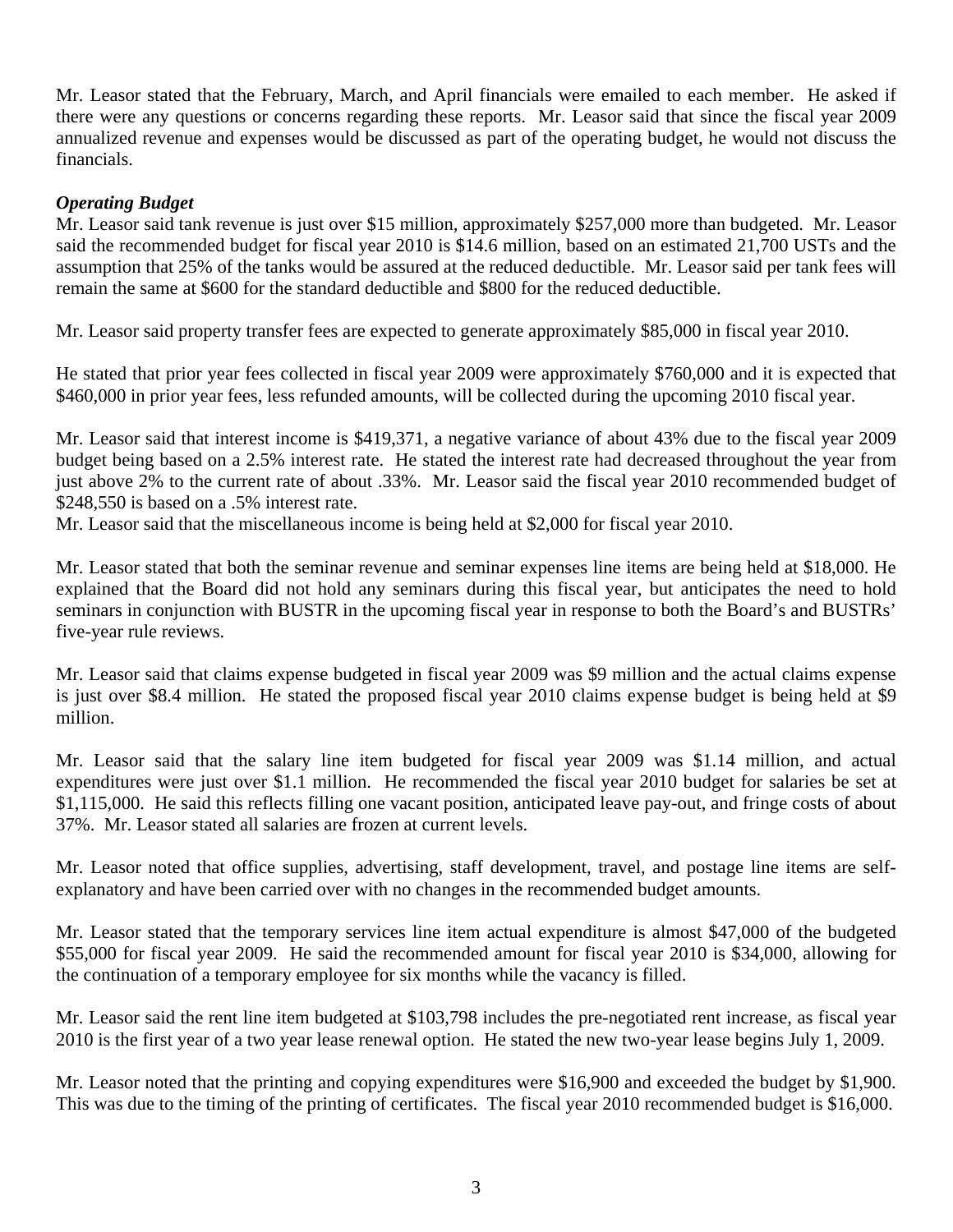Mr. Leasor said for fiscal year 2009 actual legal and professional expenditures were \$165,000. He said that the fiscal year 2010 legal and professional expense line item recommended budget is \$195,000 and includes the Assistant Attorney General and Hearing Officer's services contracts, the audits, miscellaneous maintenance costs related to the computer network and STARRS' database, and website hosting of the searchable database. He said that employee expenses for the 2010 budget are recommended at \$15,100 and this includes an anticipated 10% increase in parking expenses for 13 staff members.

Mr. Leasor said the telephone line item was budgeted in fiscal year 2009 at \$9,606 and the actual expenditure was \$9,025. He said the proposed budget of \$9,840 includes web access, web site hosting, and the 1-800 number.

Mr. Leasor stated the depreciation line item expenditures were lower than expected because some anticipated IT equipment was not purchased and the web application was not yet complete. He said the fiscal year 2010 depreciation expense recommended budget is a little over \$69,000.

Mr. Leasor said the trustee expenses were approximately 50% lower than budgeted due to the maturing of the Series A bonds in August 2008. The fiscal year 2010 proposed budgeted amount is \$1,625.

He said the bond principal payment of \$4,530,000 and the bond interest expense of \$1,469,401 are pre-set and the debt service account will be funded with these amounts. Mr. Leasor said that although the first series of bonds matured in August 2008, when the second series of bond were issued, the debt service was scheduled so that it would remain constant at about \$6 million over the life of the bonds.

Hearing no questions regarding the Operating Budget, Mr. Hull moved to approve the Operating Budget as proposed. Mr. Stephenson seconded. All were in favor and the motion passed.

Mr. Leasor noted that a motion was needed to obligate the claims expense as proposed for fiscal year 2010. Mr. Hull moved to obligate \$9 million for claims expense in fiscal year 2010. Mr. Hightower seconded and a vote was taken. All were in favor and the motion passed.

# *Capital Budget*

Mr. Leasor presented the proposed Capital Budget. He said that the Furniture & Equipment line item is being held at \$3,000 stating there were no plans for purchases, but a minimal amount for unanticipated costs was being requested.

He said that the Data Processing & Electronics budget for computer replacements and other general IT purchases was set at \$15,000 in 2009; however, actual expenses were over \$16,000. Mr. Leasor said that the amount budgeted for fiscal year 2010 is maintained at \$15,000 and includes funds for the purchase of hardware to implement an offsite data backup system, internet tracking and monitoring, and replacement workstations as needed.

Mr. Leasor said the STARRS database contract approved in 2004 has been completed and there is no budget request for 2010.

Mr. Leasor requested \$17,500 related to database out-of-scope and "wouldn't it be nice if" items. He stated that this amount contains enhancements to the database, which would include reorganization of the tracking of reasonable costs and a solution to determine uncollectible accounts, including duplicate billings for previous and current owners.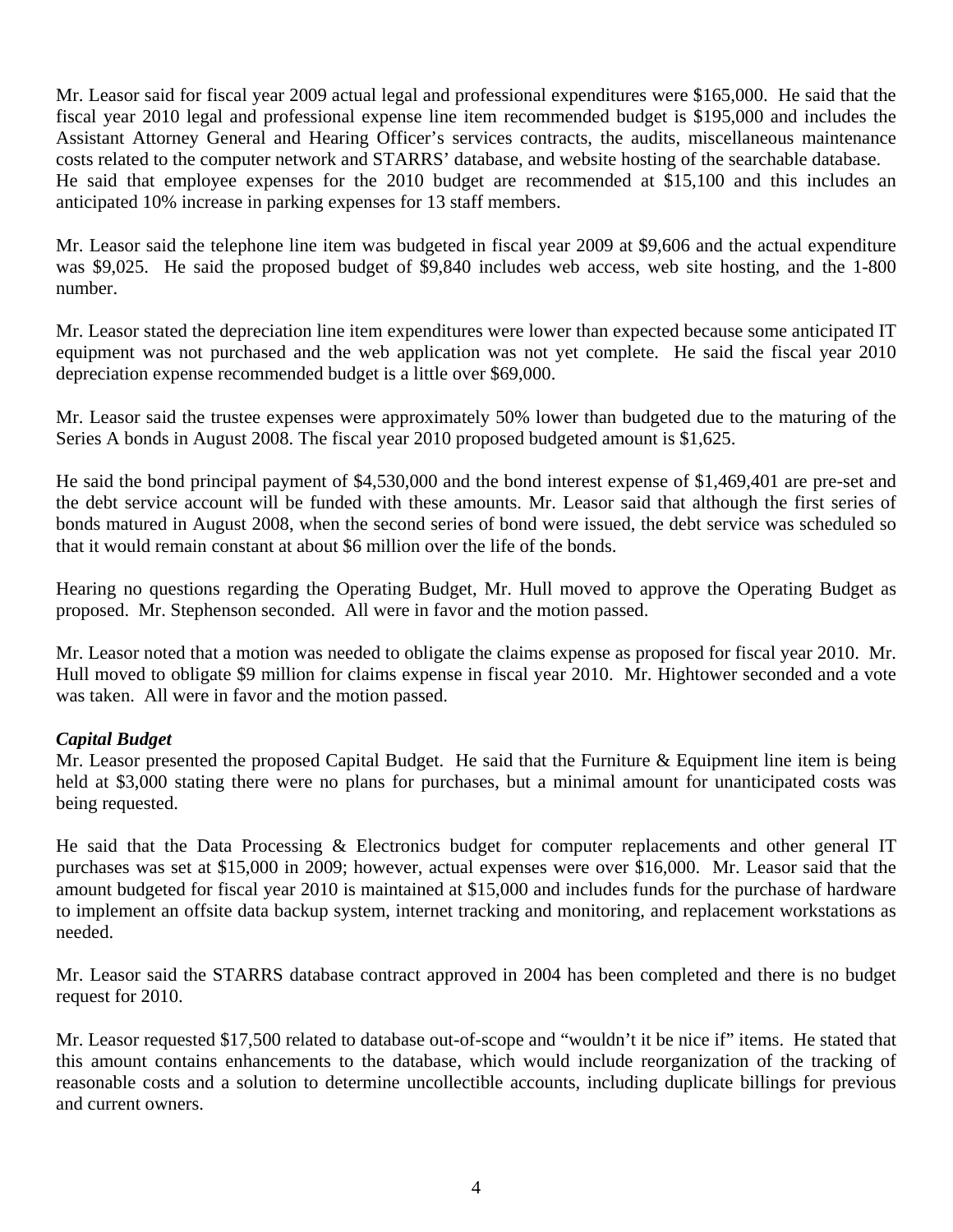Mr. Leasor said the proposed 2010 budget for the web application is \$20,000. This money is for project development of a searchable database within the Board's website similar to the one on the BUSTR site. This database would allow constituents to search fees, certificates of coverage, eligibility, and claim packages. The original request of \$40,000 in 2009 was reduced to \$30,000 because a third party will host the site temporarily, thereby eliminating equipments costs for the fiscal year 2010 budget.

Mr. Leasor proposed \$4,000 to replace one of the two copiers in the office. Following a discussion, Chairman Rocco recommended that amount be increased to \$8,000 to ensure a high quality, cost-efficient, time saving copier investment.

Mr. Leasor proposed a total of \$59,500 for the fiscal year 2010 Capital Budget. Mr. Hull moved to approve the Capital Budget as proposed with the additional \$4,000 for the copier for a total of \$63,500. Mr. Stephenson seconded and a vote was taken. All were in favor and the motion passed.

## *Fee Statement Statistics*

Mr. Leasor stated that to date, fees collected for program year 2008 are about \$14.2 million, which represents 21,593 tanks paid by 3,464 owners. He said as of June 9, 2009, there had been \$760,990 collected for prior year fees net of any refunds.

Mr. Leasor said that for the program year beginning on July 1, \$4.3 million has been collected to date and this represents 29.48% of the \$14.6 million budgeted. He said that so far fees have been paid for 6,625 tanks, representing 30.53% of the 21,700 tanks anticipated to be covered in the upcoming program year.

# *Audit Update*

Mr. Leasor stated that the Request for Proposal (RFP) for the purpose of selecting an auditor for the next fiveyear audit cycle was mailed by the Auditor of State's Office to seven qualified firms. He stated that the following three firms responded: Kennedy, Cottrell, Richards with an approximate bid of \$223,000; Bober, Markey, Fedorovich with an approximate bid of \$227,000; and, Schneider Downs with an approximate bid of \$235,000. Mr. Leasor said that the three proposals were reviewed and evaluated by Mr. Geyer, Director Richmond and himself and their recommendation had been forwarded to the Auditor's office for consideration.

A discussion followed as a result of Mr. Hightower's question regarding the bid and selection process for assurance that the RFP had been made available to minority business enterprises (MBE). Mr. Leasor stated that the RFP had been forwarded to seven firms identified through the state Auditor's listing of vendors. He added that three of the seven firms were on the MBE vendor's list. He said that one MBE attended the pre-proposal conference; however, no bids were received from a MBE vendor. Mr. Leasor added that the Board does not have the opportunity to solicit contracts for the audit without working through the Auditor of State's Officer.

Mr. Leasor requested that the Board authorize an expenditure of up to \$235,000 for a five-year contract with the auditor of choice. Mr. Hull so moved and Ms. Hilvert seconded. A vote was taken. All were in favor and the motion passed.

Mr. Leasor requested that the Board authorize the Chairman to negotiate and enter into a contract with the auditing firm of choice and to authorize him to sign a contract for fiscal years 2009 through 2013 on behalf of the Board. Ms. Hilvert so moved. Mr. Epperson seconded. A vote was taken and all were in favor. The motion passed.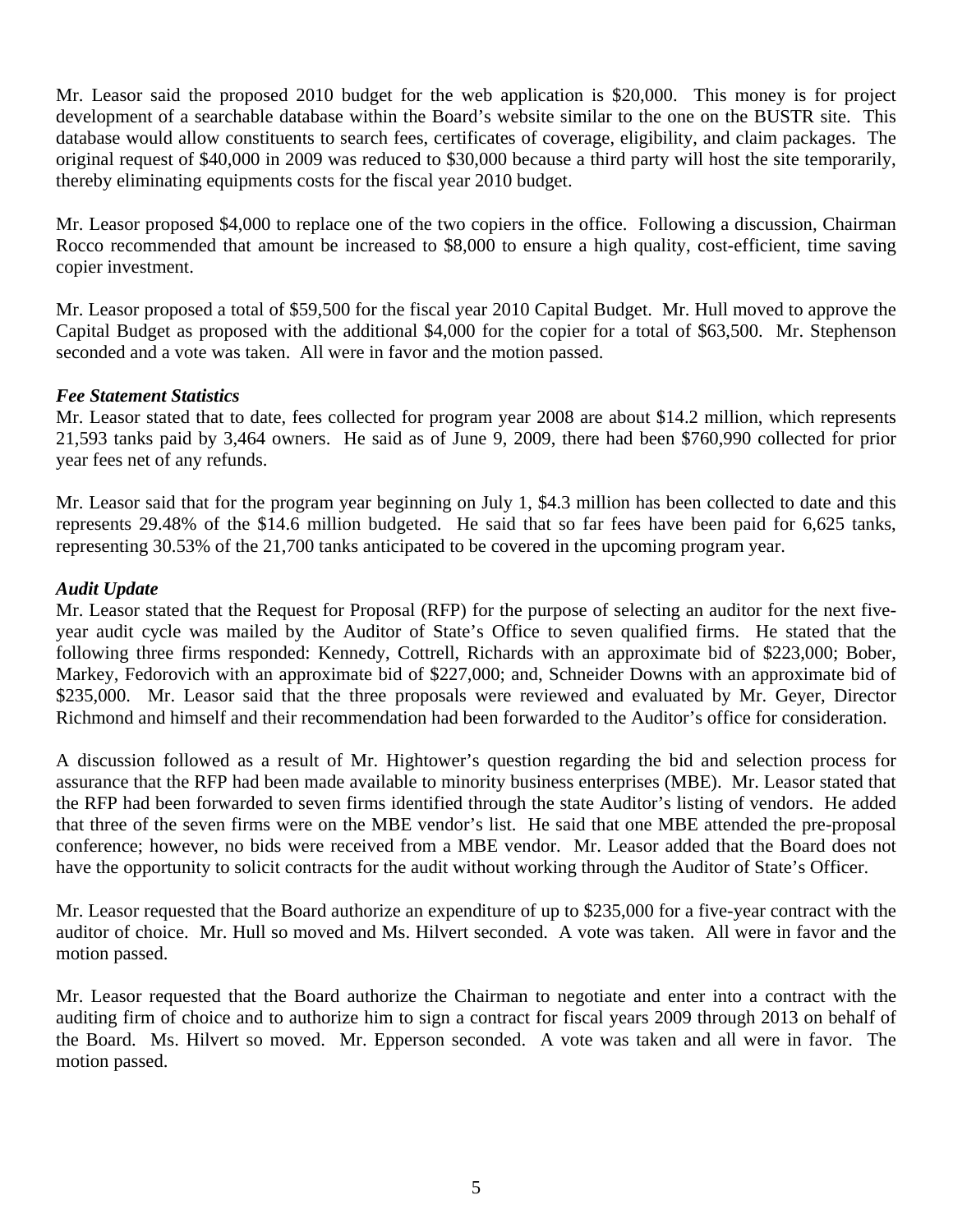## **Claims Report:**

Chairman Rocco called on Ms. Cindy Duann, Environmental Claims Supervisor, to present the claims report.

Ms. Duann said that the current total maximum liability of in-house open claims is approximately \$27.7 million. She said using the historical claim payout ratio of 70%, the actual anticipated claim liability of unpaid claims is about \$19.4 million. She said that 1,741 fund eligible sites had received an NFA and the average cleanup cost per NFA site is \$123,425. Ms. Duann said that 137 NFA'd sites were cleaned up exclusively under BUSTR's 1999 and/or 2005 risk based correction action (RBCA) rules with an average cleanup cost of \$66,745 per site, which is about 54% of the average cost of all NFA sites. She said for those 77 NFA'd RBCA sites that did reach the deductible amount the average clean-up cost is \$106,067 per site.

Ms. Duann said there are currently 30 claims under appeal. She said that settlement addenda had been issued for many of these appeals; and, more information had been requested from the tank owners for some appeals.

Ms. Duann said that during the last eleven months, the claims staff had received a total of 792 claims with a net value of almost \$11.6 million and settled or closed 742 claims with a similar net value of almost \$11.2 million. She said the staff had focused on settling as many claims as possible during April and May to ensure reaching the \$9 million budget set for the 2008 program year. There were a total of 130 claims settled in that two-month period.

Ms. Duann stated that the \$9 million budgeted for program year 2008 would be met. She said that with one month to go, the actual claims payout to date is \$8.44 million, which includes a lump sum settlement agreement with a major oil company for 136 claims for \$1.8 million.

She said that the average payout rate in this program year is at 71%, which is slightly higher than the average of the last three years' statistics. Ms. Duann stated that if we take out the lump sum claim settlements from December, the average payout rate increases to 75%.

She said that on average for this program year, seven eligibility applications had been received each month and eight applications had been determined per month. Ms. Duann said that in the last eleven months, 58 eligibility applications were approved and 27 denied. She said that averages to one out of three eligibility applications being denied primarily because of either: 1) no release from an assured tank; or, 2) no valid certificate of coverage at the time of the release.

Ms. Duann said that in February the Board received ten RAP cost pre-approval applications for Dual Phase Extraction (DPE) remediation and all ten of the applications were from one consultant. Ms. Duann stated that communications had been established with BUSTR for joint review regarding these expensive RAPs.

Ms. Duann stated there had been a total of 54 monitoring plans submitted in this program year. She explained that under the current rules, monitoring plans are a mandatory cost pre-approval item. Ms. Duann said that under the upcoming proposed rule changes, it would not be necessary to seek pre-approval of costs for those monitoring plans where the estimated costs would not exceed \$6,000. Ms. Duann said that with the rule change, it would significantly minimize the staff's cost pre-approval review time for relatively inexpensive items.

Ms. Duann stated that an average of 17 cost pre-approval applications were received per month, and an average of 18 per month were determined.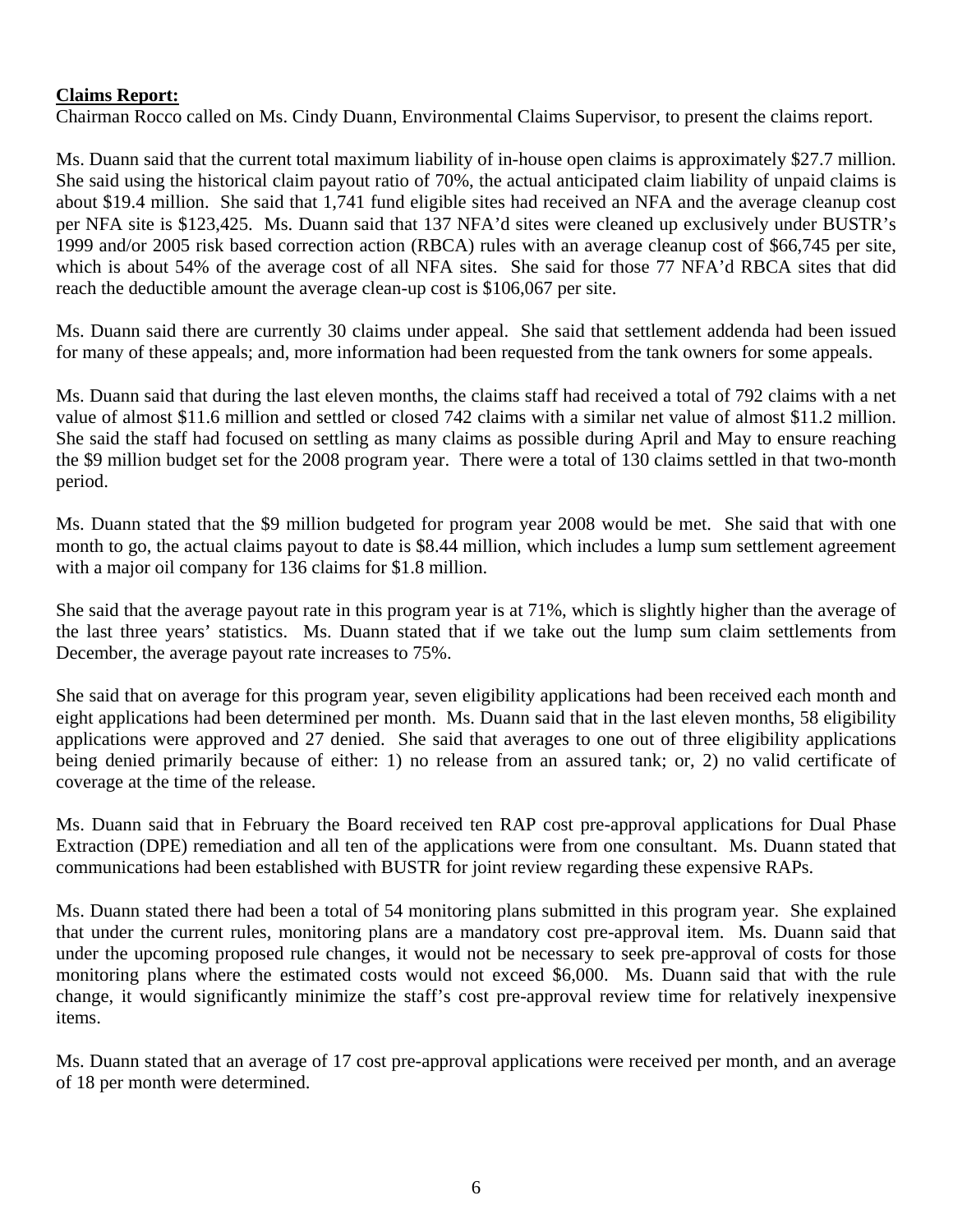#### **New Business** *Rule Committee Report*

Chairman Rocco called upon Mr. Tom Stephenson of the Rules Committee to present the final version of the proposed rule changes in accordance with the mandatory five-year rule review process. Mr. Stephenson stated that the Rules Committee had met on several occasions over the past few months to review all of the Board's rules. The following summarizes the proposed rule changes.

#### No change rules:

There are two rules that have no changes: 3737-1-09.1 and 3737-1-17.

## Clarification/grammar change rules:

Fifteen rules are being changed to correct grammar issues or provide additional clarification, or require updating as a result of changes to other rules. These changes will have little, if any, affect on procedures. They are: 3737-1-01, 3737-1-02, 3737-1-05, 3737-1-06, 3737-1-08, 3737-1-10, 3737-1-11, 3737-1-12, 3737-1-13, 3737- 1-15, 3737-1-16, 3737-1-18, 3737-1-19, 3737-1-20, and 3737-1-21.

## Substantial change rules:

The remaining rules have changes that will, in turn, have a substantial affect on procedures. These changes will have a positive impact on workload, and, as a result, decrease response times for the processing of certificates and pre-approval and claim applications. The following is a brief summary of these changes:

## 3737-1-03, Definitions:

Adding the meaning of the phrase "responsible person" to the definition rule was recommended following a discussion regarding the clarification of the meaning of certain terms as they appear in sections 3737.90 to 3737.98 of the Revised Code and rules 3737-1-01 to 3737-1-22 of the Administrative Code. Chairman Rocco asked for a motion to amend the proposed rule to add the definition of responsible person to read,"'Responsible person' means a 'responsible person' as defined in division (N) of section 3737.87 of the Revised Code." Mr. Hightower so moved and Mr. Hull seconded. A vote was taken and all were in favor.

# 3737-1-04, Annual fee and assurability and financial responsibility criteria:

The proposed changes will eliminate the verification of compliance with the fire marshal's rules prior to the issuance of a certificate of coverage. All other requirements (payment of all fees, certification of compliance with the fire marshal's rules, and financial responsibility for the deductible) will continue. Following a discussion regarding the proposed rule changes relating to the effective date of a certificate of coverage, Chairman Rocco asked for a motion to amend paragraph (E)(1), next to the last sentence, to read, "Payment of the annual fee and any past fees owed, certification of compliance with the fire marshal's rules, and demonstration of financial responsibility for the current fiscal year after July first will result in a certificate of coverage for that fiscal year effective on and after the date the board received full payment due, certification of compliance with the fire marshal's rules, and demonstration of financial responsibility." Mr. Hull so moved and Mr. Geyer seconded. A vote was taken and all were in favor.

# 3737-1-041.1, Payment of past fees and assurability reinstatement:

The proposed change eliminates the requirement for an owner, who has not received a certificate for two years, to demonstrate compliance with the fire marshal's rules by submitting copies of monthly leak detection and inventory reconciliation records. Due to the number of property transfers, meeting this requirement has been difficult for many owners. The proposed rule allows flexibility in the process and provides the director with the ability to use alternative methods to determine a responsible person's compliance with the fire marshal's rules.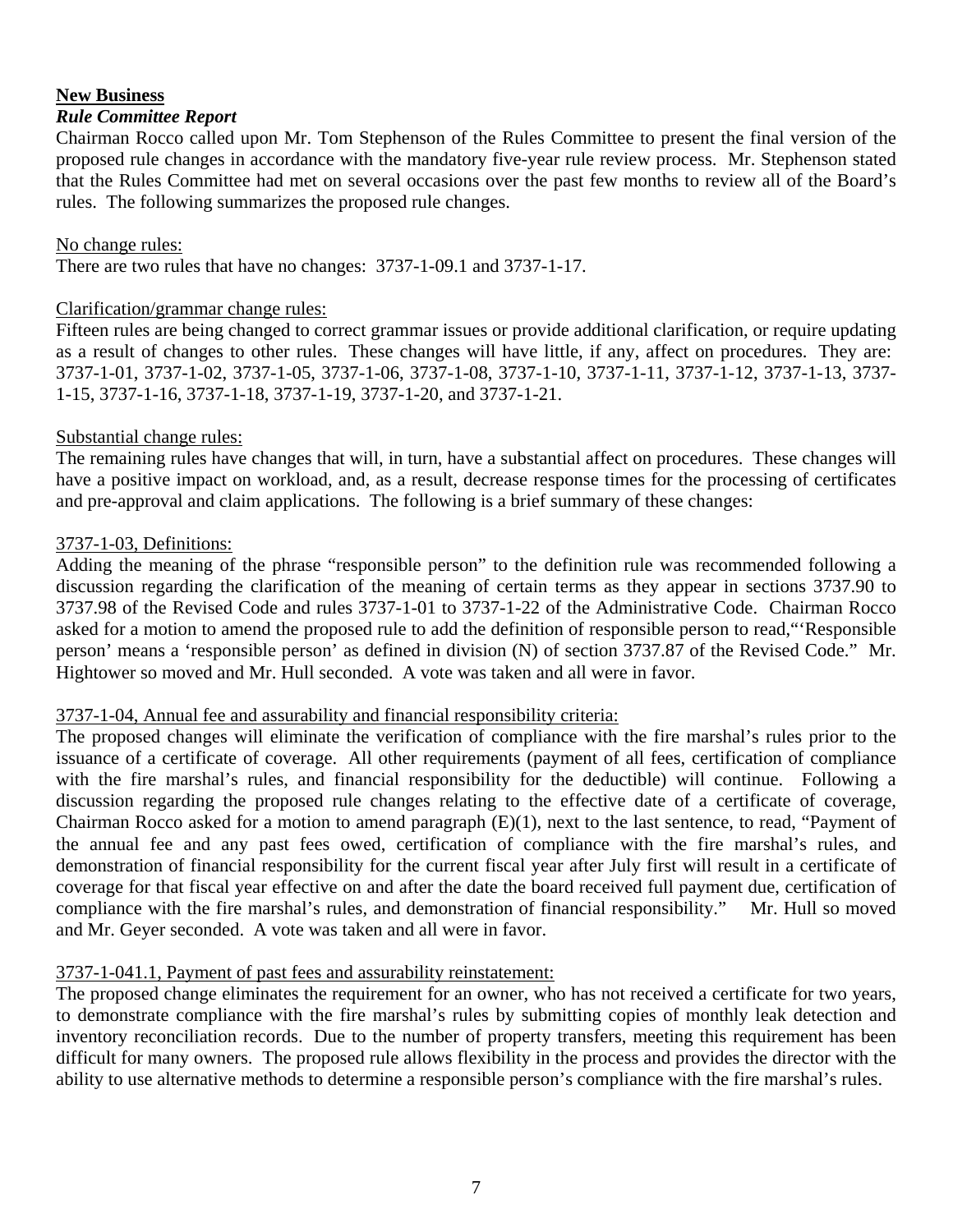# 3737-1-07, Establishing fund eligibility for corrective action costs:

The proposed change clarifies that the initial determination of eligibility is based upon a responsible person's compliance with the fire marshal's UST regulations at the time the release was suspected or confirmed, whichever was first.

#### 3737-1-09, Limitations of fund coverage:

Paragraph (A)(4)(d) is being rewritten to clarify that costs incurred as a result of a voluntary site assessment not performed in accordance with the fire marshal's rules are not reimbursable by the Fund. In addition, paragraph (A)(12) is being changed to authorize reimbursement for costs incurred to continue corrective actions for releases for which the fire marshal rescinded the determination of no further action within five years from the date it was originally issued.

## 3737-1-12.1, Mandatory and voluntary pre-approval of corrective action costs:

The proposed change to this rule will reduce the requirement to seek pre-approval of costs for specific corrective action activities where the estimated costs will not exceed \$6,000. In particular, pre-approval of costs for Tier 3 evaluations, plans to calibrate or disprove the fate and transport model, and monitoring plans will only be required when the estimated costs exceed \$6,000. In addition, revised cost estimates will be required only when the previously pre-approved costs will be exceeded by 20% or \$6,000, whichever is less, or upon implementation of specific corrective action activities, the estimated costs will exceed \$6,000. Lastly, the proposed rule has a provision to provide notification to the owner that the revised cost estimate will not undergo a pre-approval review, but rather the costs will be considered in accordance with the Board's rules at the time a claim application is filed.

## 3737-1-22, Subrogation:

This rule sets forth the requirements for notification to the Board when another party causes an accidental release of petroleum for which the Board may have subrogation rights. The proposed changes require the responsible person to provide reasonable advance notification to the Board of any settlement meetings and to cooperate with the Board in its enforcement of its subrogation rights by providing documents, testimony, and access to experts relating to the third party that caused or contributed to the release.

Chairman Rocco asked for a motion to accept the recommendations of the Rules Committee as proposed with the approved amendments. Mr. Horvath so moved and Mr. Hull seconded. A vote was taken and all were in favor.

Ms. Richmond stated the amended proposed rules as approved would be filed and notices will be sent advising of the rules changes and inviting public comment. A public hearing will be held prior to the Board meeting on September 9, 2009, and a hearing by the Joint Committee on Agency Rule Review will follow.

# *Linked Deposit Application*

Ms. Richmond stated that this is the first application for a Linked Deposit received by the Board since 2001. She gave a brief description of the program for the benefit of the newer members.

# **Owner # 21612, MIRI, Inc., dba Stake's Shortstop, Loudonville, OH**

Ms. Richmond presented the linked deposit for \$100,000 submitted by the Farmers and Savings Bank in Loudonville on behalf of MIRI, Inc. Ms. Richmond stated the owner is in good standing with the Fund. She indicated the application shows there would be three full-time and four part-time jobs saved, and a fifth parttime job created, with this investment.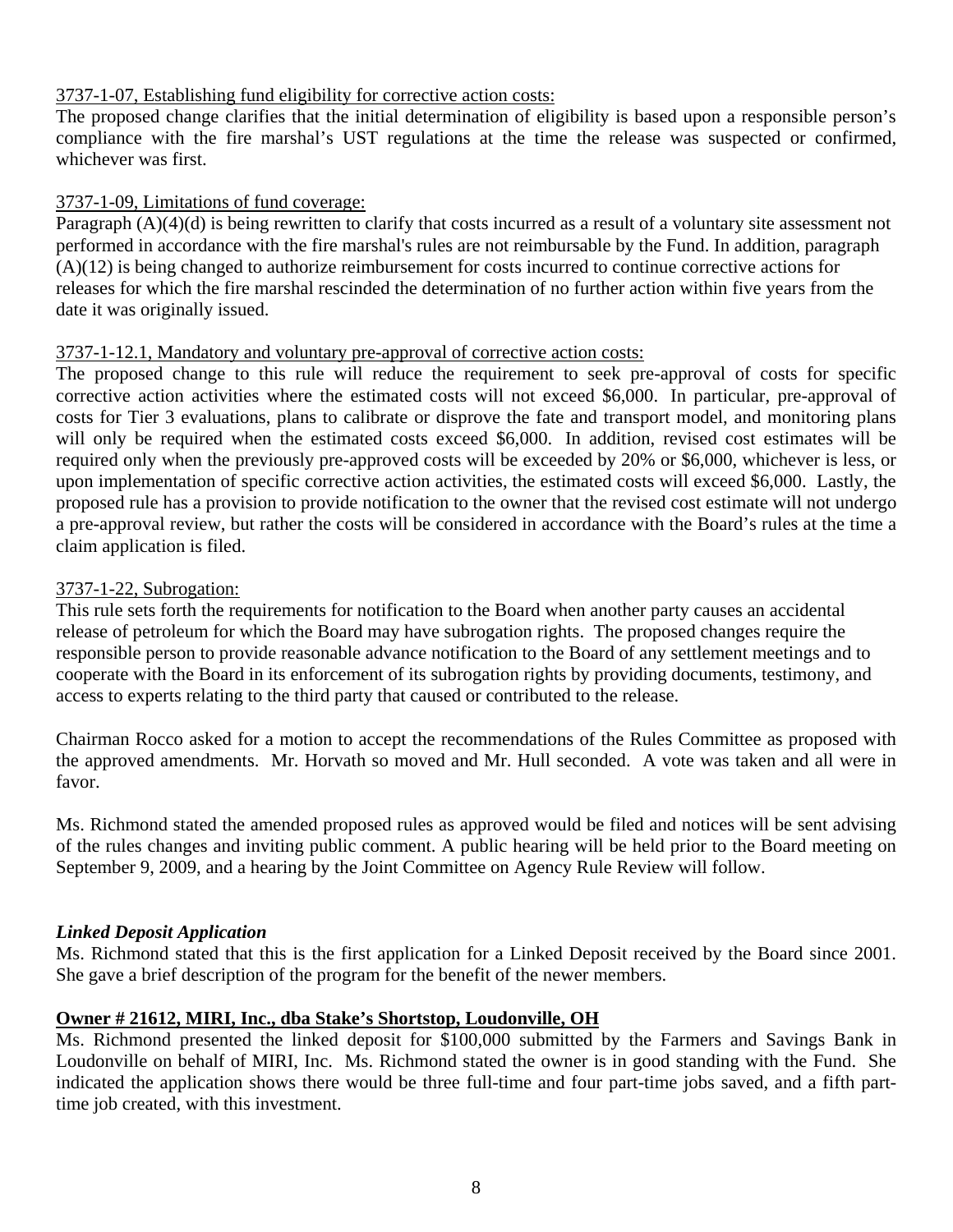Mr. Hull moved to approve the application; Ms. Ten Eyck Taylor seconded. A vote was taken and all were in favor. The motion carried.

# *Hardship Applications*

#### **Claim #20240-0001/05/28/08 Owner – Amanda Carryout Inc.**

Ms. Richmond stated that this application was submitted by Allen C. Frank on behalf of Amanda Carryout Inc. in Amanda, Ohio. Ms. Richmond noted that this is the Carryout's first application for hardship status. She stated there had not been a claim package received to date; however, there is extensive contamination at the site and during the three-week period following the release, 315 gallons of product were recovered. She said there is also gasoline odor in a third-party's residential well.

Ms. Richmond said that in addition to the review of the hardship application, a US Environmental Protection Agency (EPA) financial capacity test was used to determine if Amanda Carryout Inc. had the ability to carry debt. She said that the financial capacity test indicated that the Carryout could not afford corrective action costs.

Ms. Richmond recommended that the Board approve this application and grant hardship status to Amanda Carryout Inc. Mr. Hull moved to approve the application. Mr. Hightower seconded and a vote was taken. All members voted in the affirmative. The motion carried.

#### **Claim #4358-0001/06/18/97, Owner – George Yano, dba Yano's Automotive Service Center**

Ms. Richmond stated that this application is from George Yano, owner #4358, doing business as Yano's Automotive Service Center in Willowick, Ohio. Ms. Richmond noted that this is Mr. Yano's first application for hardship status. She said the application indicated the Service Center's gross sales decreased over 50% between 2007 and 2008, with less that \$1,000 in 2008 taxable income for the corporation.

Ms. Richmond said that in addition to the review of the hardship application, a US Environmental Protection Agency (EPA) financial capacity test was used to determine if Mr. Yano's company, Yano's Automotive Service Center, had the ability to carry debt. She said that the financial capacity test indicated that Yano's could not afford corrective action costs.

Ms. Richmond recommended that the Board approve this application and grant hardship status to Yano's Automotive Service Center. Mr. Hull moved to approve the application. Mr. Kmiec seconded and a vote was taken. All members voted in the affirmative. The motion carried.

#### *Hearing Officer Contract*

Ms. Richmond said that the contract for Howard Silver, the Board's hearing officer, would expire on June 30, 2009. She talked with Mr. Silver and he has agreed to extend his contract at the same rate and terms as previously contracted. This contract will be from July 1, 2009 through June 30, 2010. Mr. Stephenson made a motion to authorize the Chairman to enter into a contract with Howard Silver to extend his contract to June 30, 2010. Mr. Hightower seconded. A vote was taken and all were in favor.

#### *Assistant Attorney General Memorandum of Understanding*

Ms. Richmond said that the Memorandum of Understanding (MOU) between the Board and the Attorney General regarding the legal services provided to the Board by Ms. Cheryl Hawkinson would expire on June 30, 2009. She said the previous MOU had been for a two-year period; however, this MOU would be for one year beginning July 1, 2009 and ending June 30, 2010, with the ability to renew for a second year. Ms. Richmond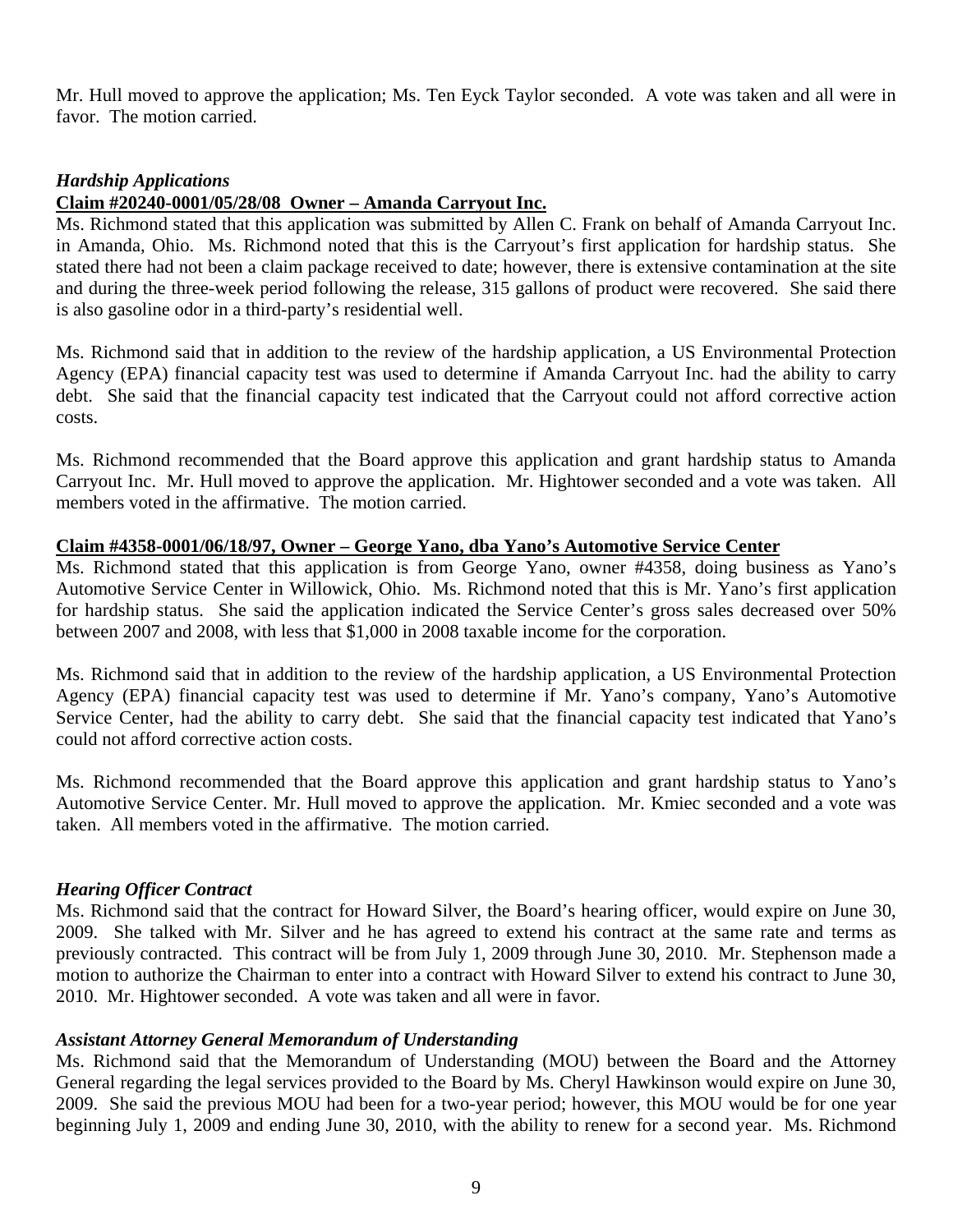requested that the Board authorize the Chairman to enter into a Memorandum of Understanding with the Attorney General for the continuation of legal services provided by Ms. Hawkinson for the period of July 1, 2009 to June 30, 2010. Mr. Stephenson so moved. Mr. Hull seconded. A vote was taken and all were in favor.

# *Certificate of Coverage Ratification*

Chairman Rocco called upon Ms. Richmond to present for ratification by the Board the lists of owners who, since the last Board meeting, had either been issued or denied a Certificate of Coverage.

Ms. Richmond explained that behind Tab 9 there are two lists of owners. The first is a listing of owners who had been issued a program year 2007 Certificate of Coverage; and, behind the blue divider page, a listing of owners who had been denied a program year 2007 Certificate of Coverage. She said that behind Tab 10 there is a list of owners who had been issued a program year 2008 Certificate of Coverage; and, behind the blue divider page, a listing of owners who had been denied a program year 2008 Certificate of Coverage.

Ms. Richmond said that the process used to review the fee applications and issue or deny a Certificate of Coverage included a review for completeness to determine that full payment had been made, financial responsibility was demonstrated, and BUSTR registration was complete. In a second level of review, BUSTR registration data is considered to determine whether tanks for which coverage is sought are in compliance with BUSTR rules. Ms. Richmond said if there are no issues, the facility receives a Certificate of Coverage.

Ms. Richmond explained that if compliance issues are discovered, notice is provided to owners in accordance with the Board's rules and the Revised Code. Throughout this process the Board's staff works with owners to correct the fee statement record and/or refers the owner to BUSTR to correct the registration record. She stated that the staff often continues to work with owners even after a determination to deny a Certificate of Coverage had been issued. The Board's rules and the Revised Code make provisions for an appeal of the determinations issued within this process.

Ms. Richmond asked that the Board ratify her actions with respect to the 21 owners of 159 facilities receiving 2007 Certificates of Coverage.

Mr. Stephenson moved to ratify the list of 2007 Certificates of Coverage that were granted. Mr. Hull seconded. A vote was taken and all were in favor. The motion passed.

Ms. Richmond stated that all of the processes as stated in the Board's rules and the Revised Code were followed in making the determinations for denying Certificates of Coverage. Ms. Richmond asked that the Board ratify her actions with respect to the 2 owners of 4 facilities that were denied a Certificate of Coverage for program year 2007.

Mr. Horvath moved to ratify the list of 2007 Certificates of Coverage that were denied. Mr. Hull seconded. A vote was taken and all were in favor. The motion passed.

Ms. Richmond asked that the Board ratify her actions with respect to the 189 owners of 1,188 facilities receiving 2008 Certificates of Coverage.

Mr. Horvath moved to ratify the list of 2008 Certificates of Coverage that were granted. Mr. Geyer seconded. A vote was taken and all were in favor. The motion passed.

Ms. Richmond asked that the Board ratify her actions with respect to the 21 owners of 21 facilities that were denied a Certificate of Coverage for program year 2008.